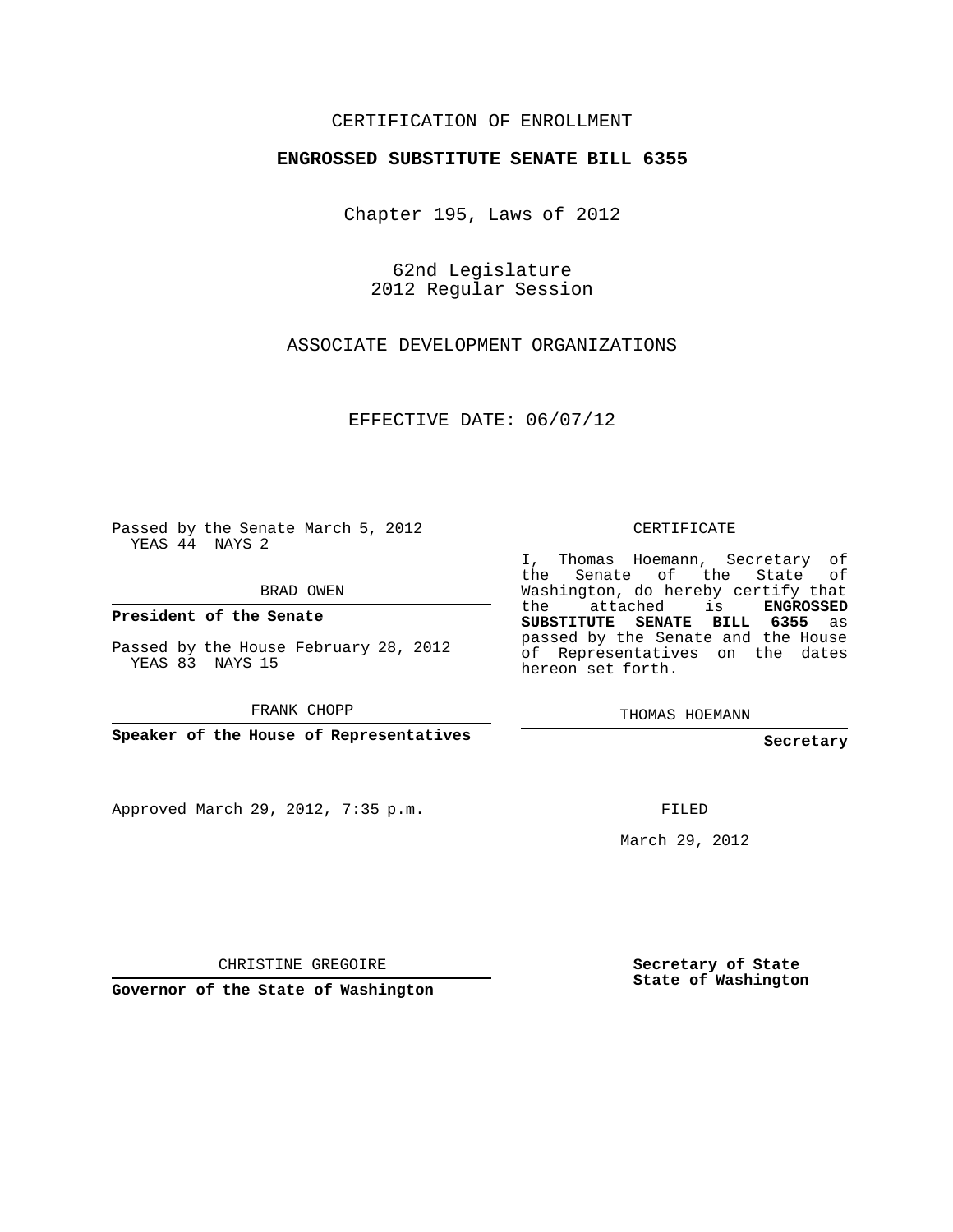## **ENGROSSED SUBSTITUTE SENATE BILL 6355** \_\_\_\_\_\_\_\_\_\_\_\_\_\_\_\_\_\_\_\_\_\_\_\_\_\_\_\_\_\_\_\_\_\_\_\_\_\_\_\_\_\_\_\_\_

\_\_\_\_\_\_\_\_\_\_\_\_\_\_\_\_\_\_\_\_\_\_\_\_\_\_\_\_\_\_\_\_\_\_\_\_\_\_\_\_\_\_\_\_\_

AS AMENDED BY THE HOUSE

Passed Legislature - 2012 Regular Session

**State of Washington 62nd Legislature 2012 Regular Session**

**By** Senate Economic Development, Trade & Innovation (originally sponsored by Senators Rolfes, Kastama, and Chase)

READ FIRST TIME 01/31/12.

 1 AN ACT Relating to associate development organizations; and 2 amending RCW 43.330.080, 43.330.082, and 43.162.020.

3 BE IT ENACTED BY THE LEGISLATURE OF THE STATE OF WASHINGTON:

 4 **Sec. 1.** RCW 43.330.080 and 2011 c 286 s 2 are each amended to read 5 as follows:

6  $((\text{Im carrying-out-its obligations-under-RCW 43.330.070},))$  (1)(a) 7 The department must ((<del>provide-business-services-training-to-and</del>)) 8 contract with county-designated associate development organizations to 9 increase the support for and coordination of community and economic 10 development services in communities or regional areas. ((The business 11 services training provided to the organizations contracted with must 12 include, but need not be limited to, training in the fundamentals of 13 export assistance and the services available from private and public 14 export assistance providers in the state. The organizations contracted 15 within-each-community-or-regional-area-must-work-closely-with-the  $16$  department  $-$  to  $-$  carry  $-$  out  $-$  state-identified  $-$  economic  $-$  development 17 priorities and must be broadly representative of community and economic 18 interests. The organization must)) The contracting organizations in 19 each community or regional area must: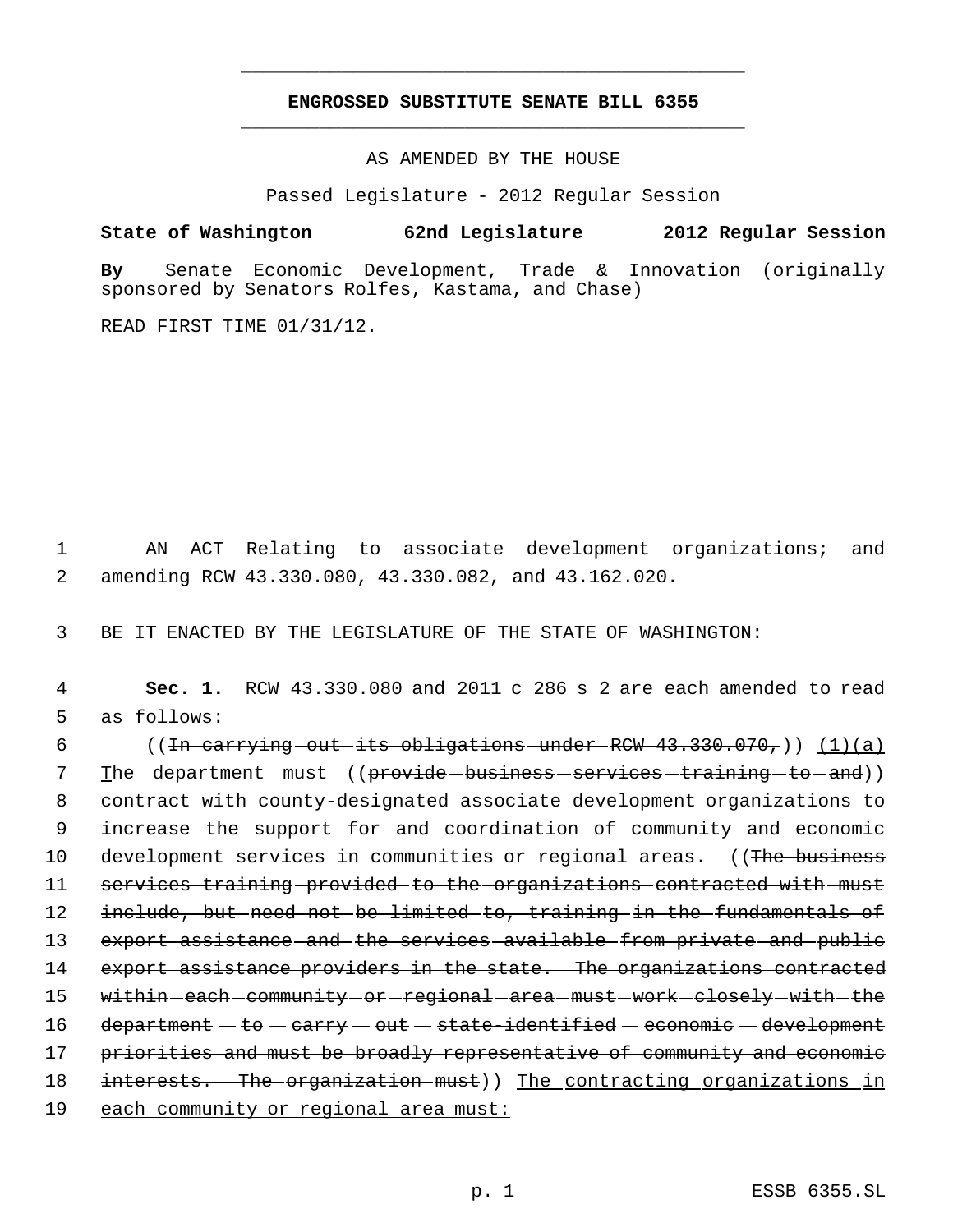## 1 (i) Be broadly representative of community and economic interests;

2 (ii) Be capable of identifying key economic and community 3 development problems, developing appropriate solutions, and mobilizing 4 broad support for recommended initiatives((- The contracting 5  $organization must)$ );

6 (iii) Work closely with the department to carry out state-7 identified economic development priorities;

8 (iv) Work with and include local governments, local chambers of 9 commerce, workforce development councils, port districts, labor groups, 10 institutions of higher education, community action programs, and other 11 appropriate private, public, or nonprofit community and economic 12 development groups; and

13 (v) Meet and share best practices with other associate development 14 organizations at least two times each year.

15 (b) The scope of services delivered under ((these)) the contracts 16 required in (a) of this subsection must include two broad areas of 17 work:

 $((+1))$   $(i)$  Direct assistance, including business planning, to companies throughout the county who need support to stay in business, expand, or relocate to Washington from out of state or other countries. Assistance must comply with business recruitment and retention protocols established in RCW 43.330.062, and includes:

23 ( $(\langle a \rangle)$ ) (A) Working with the appropriate partners throughout the 24 county( $(\tau)$ ) including, but not limited to, local governments, workforce 25 development councils, port districts, community and technical colleges 26 and higher education institutions, export assistance providers,  $($  (the 27 Washington manufacturing services) impact Washington, the Washington 28 state quality award council, small business assistance programs, 29 innovation partnership zones, and other federal, state, and local 30 programs to facilitate the alignment of planning efforts and the 31 seamless delivery of business support services within the entire 32 county;

 $((\overline{\mathbf{b}}))$  (B) Providing information on state and local permitting processes, tax issues, export assistance, and other essential information for operating, expanding, or locating a business in Washington;

 $37$  (( $\left(\frac{1}{10}\right)$ ) (C) Marketing Washington and local areas as excellent 38 locations to expand or relocate a business and positioning Washington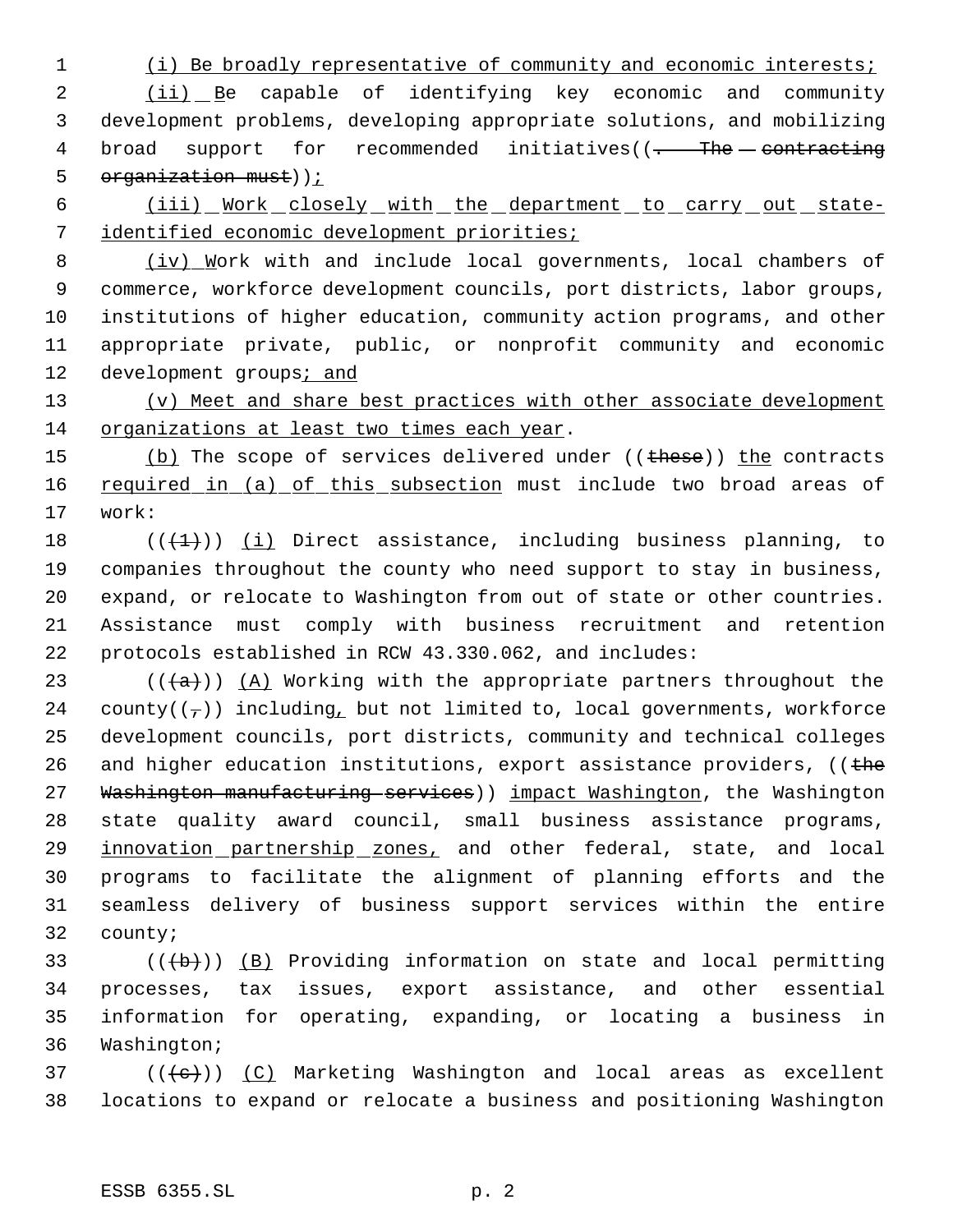1 as a globally competitive place to grow business, which may include 2 developing and executing regional plans to attract companies from out 3 of state;

 $4$  (( $\left(\frac{d}{d}\right)$ ) (D) Working with businesses on site location and selection 5 assistance;

6 ( $(\overline{\left\langle e\right\rangle})$ )  $(E)$  Providing business retention and expansion services 7 throughout the county( $\left(\frac{1}{2} + \frac{1}{2} + \frac{1}{2} + \frac{1}{2}\right)$ ). Such services must include, but 8 are not limited to, business outreach and monitoring efforts to 9 identify and address challenges and opportunities faced by businesses, 10 assistance to trade impacted businesses in applying for grants from the 11 federal trade adjustment assistance for firms program, and the 12 provision of information to businesses on:

13 (I) Resources available for microenterprise development;

14 (II) Resources available on the revitalization of commercial 15 districts; and

16 (III) The opportunity to maintain jobs through shared work programs 17 authorized under chapter 50.60 RCW;

18  $((\text{+f}))(\text{F})$  Participating in economic development system-wide 19 discussions regarding gaps in business start-up assistance in 20 Washington; ((and

21  $(q+1)$ ) (G) Providing or facilitating the provision of export 22 assistance through workshops or one-on-one assistance; and

23 (H) Using a web-based information system to track data on business 24 recruitment, retention, expansion, and trade; and

25  $((+2))$  (ii) Support for regional economic research and regional 26 planning efforts to implement target industry sector strategies and 27 other economic development strategies, including cluster-based 28  $\:$  strategies(( $\tau$ -that-support-increased-living-standards-and-increase 29 foreign-direct-investment-throughout-Washington)). Research and 30 planning efforts should support increased living standards and 31 increased foreign direct investment, and be aligned with the statewide 32 economic development strategy. Regional associate development 33 organizations retain their independence to address local concerns and 34 goals. Activities include:

35 ( $((a)$  -Participation))  $(A)$  Participating in regional planning 36 efforts with workforce development councils involving coordinated 37 strategies around workforce development and economic development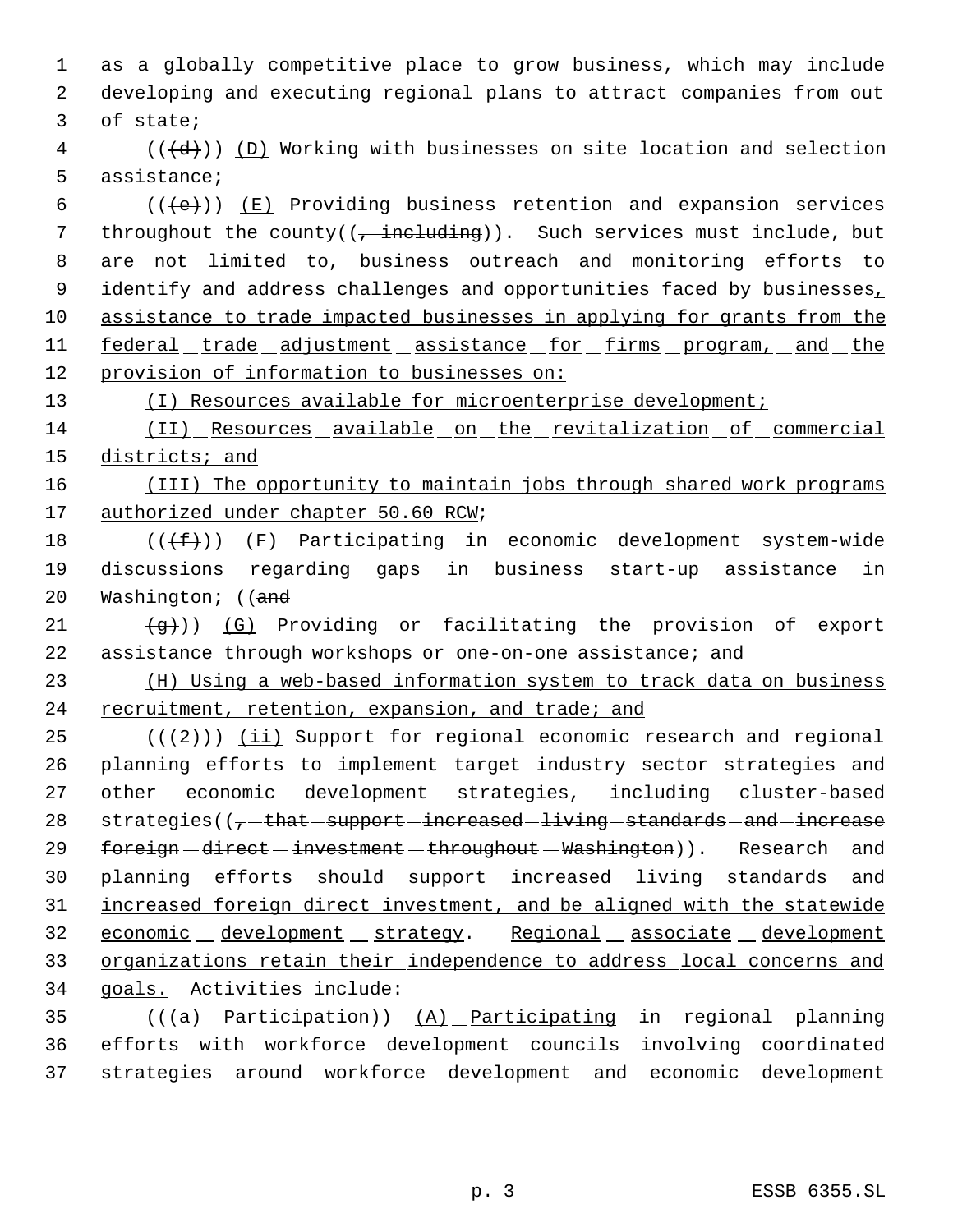policies and programs. Coordinated planning efforts must include, but 2 not be limited to, assistance to industry clusters in the region;

 (((b) Participation between the contracting organization and)) (B) 4 Participating with the state board for community and technical colleges as created in RCW 28B.50.050, and any community and technical colleges 6 in ((providing-for)) the coordination of the job skills training program and the customized training program within its region;

 $((+e))$   $(C)$  Collecting and reporting data as specified by the contract with the department for statewide systemic analysis. The department must consult with the Washington state economic development commission in the establishment of such uniform data as is needed to conduct a statewide systemic analysis of the state's economic development programs and expenditures. In cooperation with other local, regional, and state planning efforts, contracting organizations may provide insight into the needs of target industry clusters, business expansion plans, early detection of potential relocations or layoffs, training needs, and other appropriate economic information;

 $((\{d\})$  ( $(D)$  In conjunction with other governmental jurisdictions and institutions, participate in the development of a countywide economic development plan, consistent with the state comprehensive plan for economic development developed by the Washington state economic development commission.

 (2) The department must provide business services training to the contracting organizations, including but not limited to:

 (a) Training in the fundamentals of export assistance and the 26 services available from private and public export assistance providers 27 in the state; and

 (b) Training in the provision of business retention and expansion 29 services as required by subsection  $(1)(b)(i)(E)$  of this section.

 **Sec. 2.** RCW 43.330.082 and 2011 c 286 s 3 are each amended to read as follows:

 (1)(a) Contracting associate development organizations must provide 33 the department with measures of their performance and a summary of best 34 practices shared and implemented by the contracting organizations. 35 Annual reports must include ((information - on - the - impact - of - the contracting organization on employment, wages, tax revenue, and capital 37 investment. Specific measures must be developed in the contracting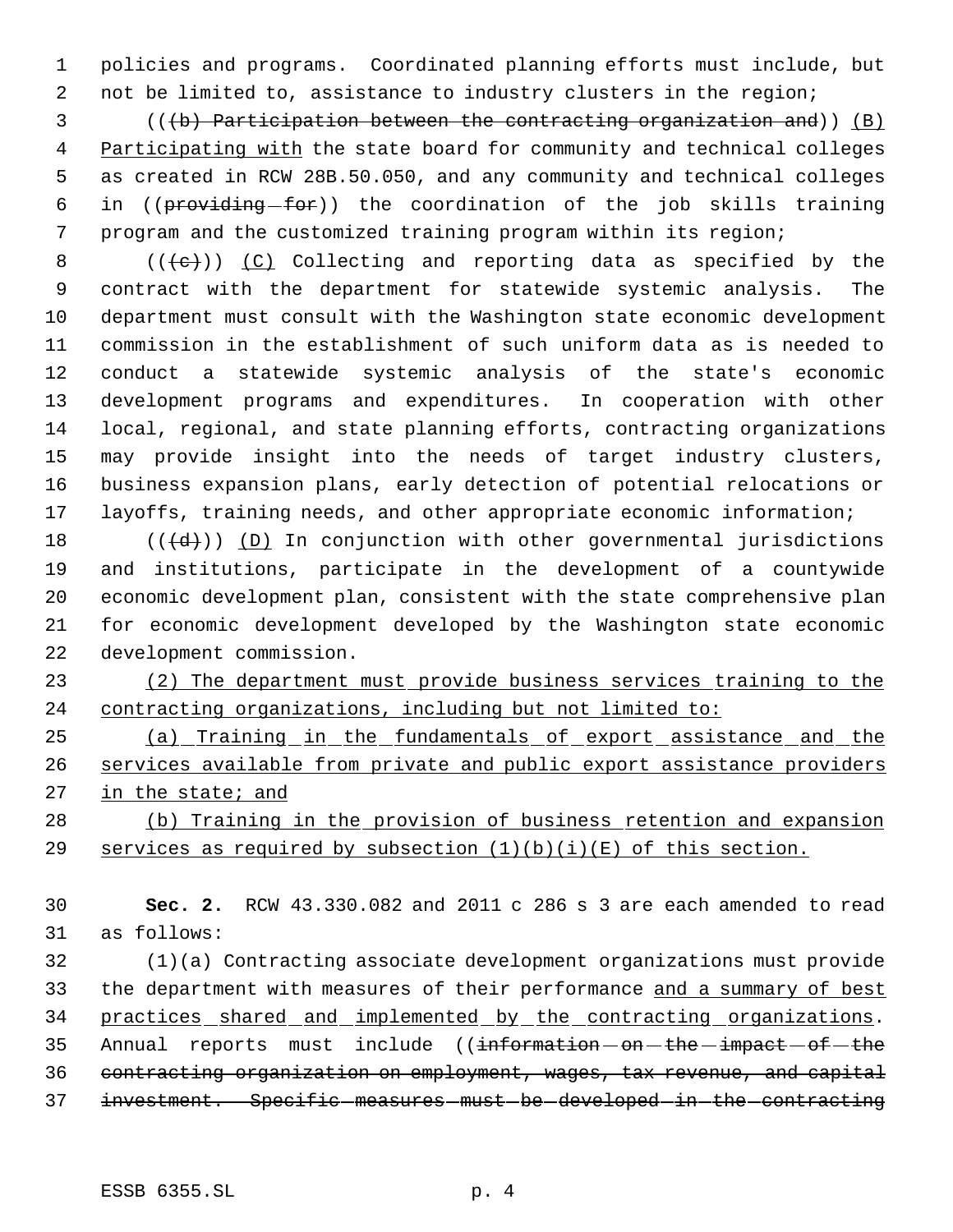process between the department)) the following information to show the 2 contracting organization's impact on employment and overall changes in employment: Current employment and economic information for the 4 community or regional area produced by the employment security 5 department; the net change from the previous year's employment and economic information using data produced by the employment security department; other relevant information on the community or regional 8 area; the amount of funds received by the contracting organization 9 through its contract with the department; the amount of funds received 10 by the contracting organizations through all sources; and the 11 contracting organization's impact on employment through all funding 12 sources. Annual reports may include the impact of the contracting 13 organization on wages, exports, tax revenue, small business creation, foreign direct investment, business relocations, expansions, 15 terminations, and capital investment. Data must be input into a common 16 web-based business information system managed by the department. 17 Specific measures, data standards, and data definitions must be 18 developed in the contracting process between the department, the 19 economic development commission, and the contracting organization every two years. Except as provided in (b) of this subsection, performance measures should be consistent across regions to allow for statewide evaluation.

 (b) In addition to the measures required in (a) of this subsection, contracting associate development organizations in counties with a population greater than one million five hundred thousand persons must include the following measures in reports to the department:

 (i) The number of small businesses that received retention and expansion services, and the outcome of those services;

 (ii) The number of businesses located outside of the boundaries of the largest city within the contracting associate development organization's region that received recruitment, retention, and expansion services, and the outcome of those services.

 (2)(a) The department and contracting associate development organizations must agree upon specific target levels for the performance measures in subsection (1) of this section. Comparison of agreed thresholds and actual performance must occur annually.

 (b) Contracting organizations that fail to achieve the agreed performance targets in more than one-half of the agreed measures must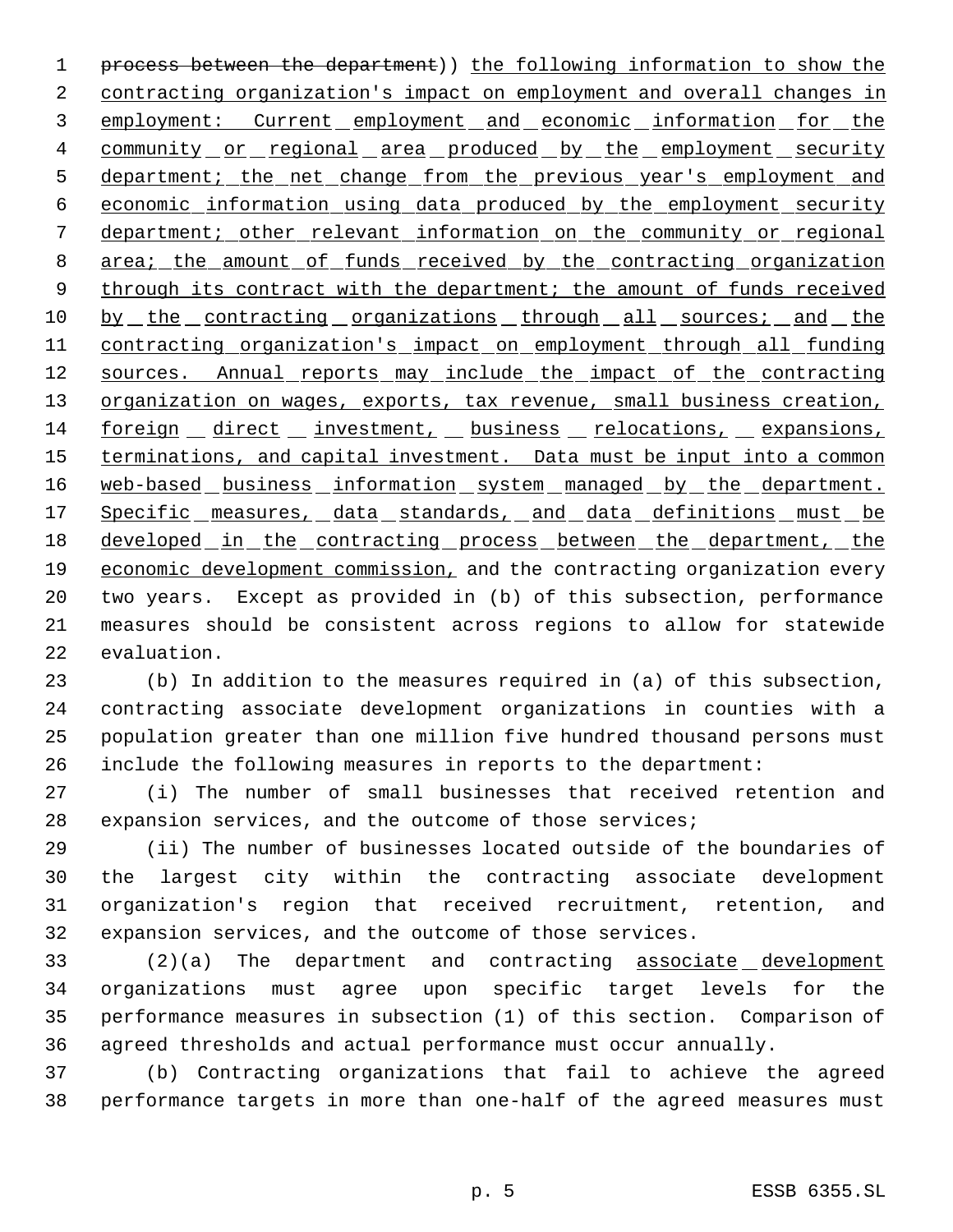develop remediation plans to address performance gaps. The remediation plans must include revised performance thresholds specifically chosen to provide evidence of progress in making the identified service changes.

 (c) Contracts and state funding must be terminated for one year for organizations that fail to achieve the agreed upon progress toward improved performance defined under (b) of this subsection. During the year in which termination for nonperformance is in effect, organizations must review alternative delivery strategies to include reorganization of the contracting organization, merging of previous efforts with existing regional partners, and other specific steps toward improved performance. At the end of the period of termination, the department may contract with the associate development organization or its successor as it deems appropriate.

15 (3) The department must submit a preliminary report to the Washington economic development commission by September 1st of each 17 even-numbered year, and a final report to the legislature and the Washington economic development commission by December 31st of each even-numbered year on the performance results of the contracts with associate development organizations.

 (4) Contracting associate development organizations must provide the Washington state economic development commission with information 23 to be used in the comprehensive statewide economic development strategy and progress report due under RCW 43.162.020, by the date determined by the commission.

 **Sec. 3.** RCW 43.162.020 and 2011 c 311 s 5 are each amended to read as follows:

 (1) The commission must concentrate its major efforts on strategic planning, policy research and analysis, advocacy, evaluation, and promoting coordination and collaboration.

 (2) During each regular legislative session, the commission must consult with appropriate legislative committees about the state's economic development needs and opportunities.

 (3)(a) By October 1st of each even-numbered year, the commission must submit to the governor and legislature a biennial comprehensive statewide economic development strategy with a report on progress from the previous comprehensive strategy.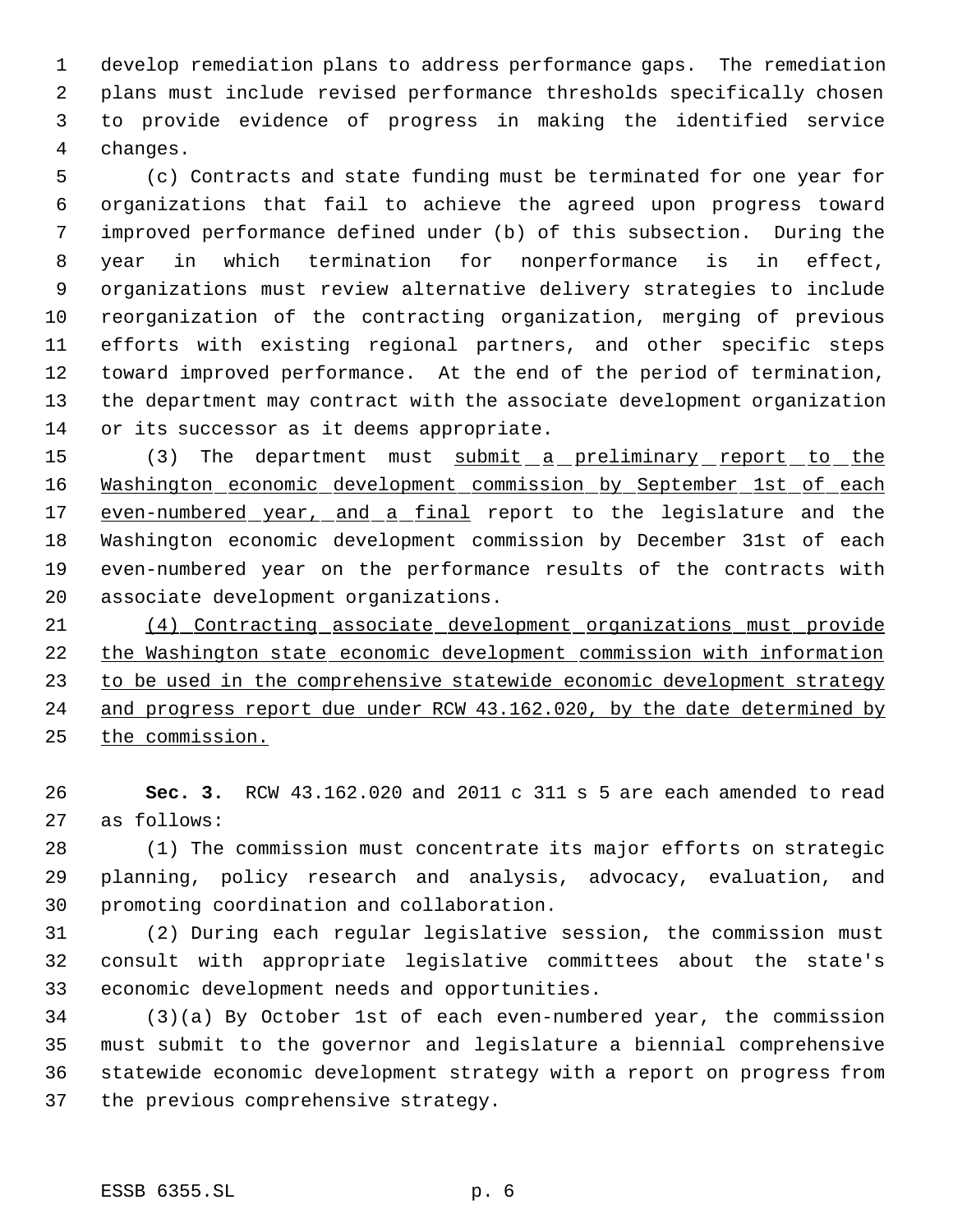(b) The comprehensive statewide economic development strategy must include the industry clusters in the state and the strategic clusters targeted by the commission for economic development efforts. The commission must consult with the workforce training and education coordinating board and include labor market and economic information by the employment security department in developing the list of clusters and strategic clusters that meet the criteria identified by the working group convened by the economic development commission and the workforce training and education coordinating board under chapter 43.330 RCW.

 (4)(a) In developing the comprehensive statewide economic development strategy, the commission must use, but may not be limited to: Economic, labor market, and populations trend reports in office of financial management forecasts; the annual state economic climate report prepared by the economic climate council; joint office of financial management and employment security department labor force, industry employment, and occupational forecasts; the results of scientifically based outcome evaluations; the needs of industry associations, industry clusters, businesses, and employees as evidenced in formal surveys and other input.

 (b) The comprehensive statewide economic development strategy may include:

(i) An assessment of the state's economic vitality;

 (ii) Recommended goals, objectives, and priorities for the next biennium, and the future;

 (iii) A common set of outcomes and benchmarks for the economic development system as a whole;

 (iv) Recommendations for removing barriers and promoting collaboration among participants in the innovation ecosystem;

 (v) An inventory of existing relevant programs compiled by the commission from materials submitted by agencies;

 (vi) Recommendations for expanding, discontinuing, or redirecting existing programs, or adding new programs; and

 (vii) Recommendations of best practices and public and private sector roles in implementing the comprehensive statewide economic development strategy.

 (c) The report on progress from the previous comprehensive strategy 37 must \_ include \_ information \_ provided \_ by \_ associate \_ development organizations as requested by the commission. The commission may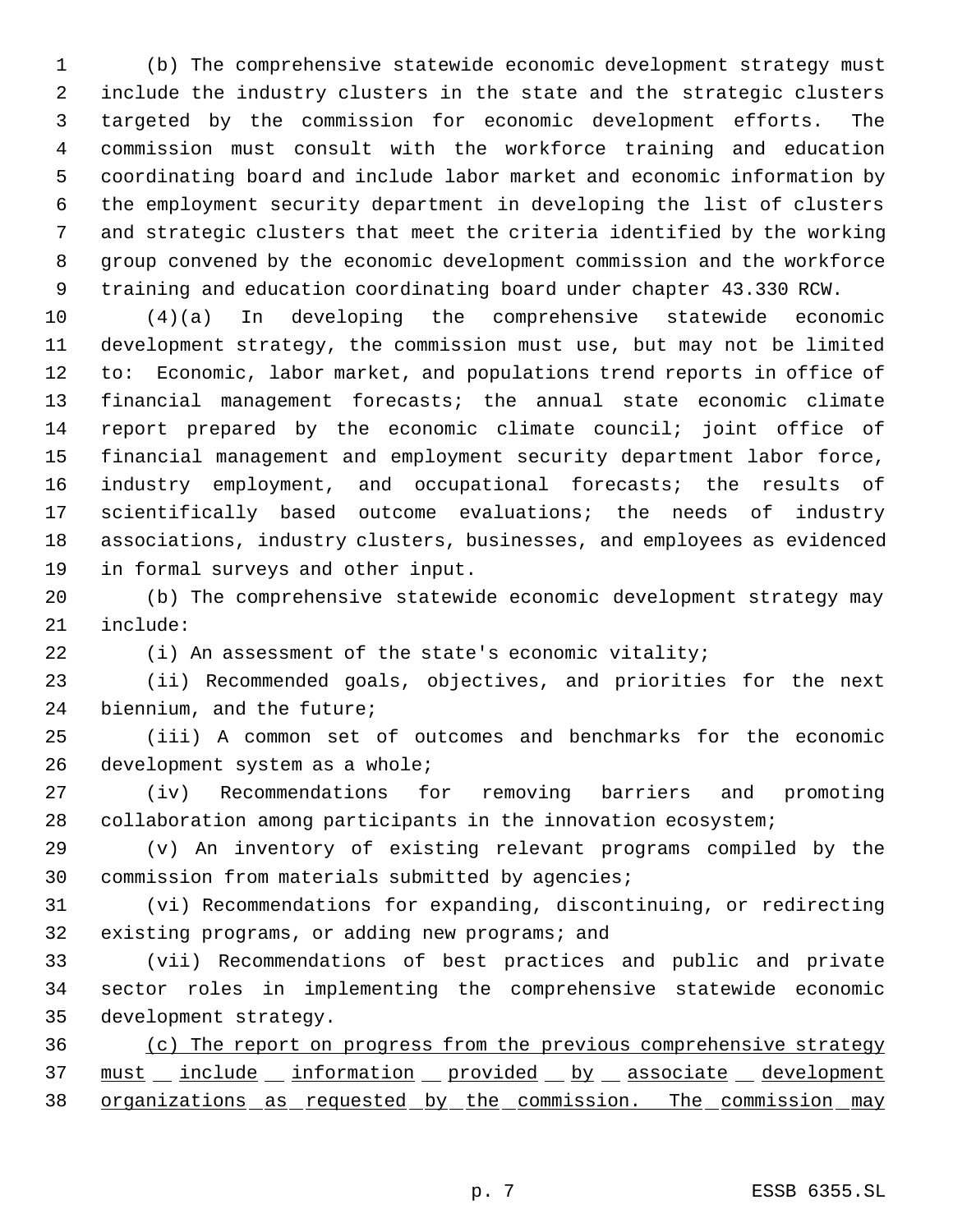include recommendations for associate development organizations in the 2 report on progress or in the comprehensive statewide economic development strategy.

 (5) In developing the biennial statewide economic development strategy, plans, inventories, assessments, and policy research, the commission must consult, collaborate, and coordinate with relevant state agencies, private sector businesses, nonprofit organizations 8 involved in economic development, trade associations, associate 9 development organizations, and relevant local organizations in order to avoid duplication of effort.

11 (6) State agencies and associate development organizations must cooperate with the commission and provide information as the commission may reasonably request.

 (7) The commission must develop a biennial budget request for approval by the office of financial management. The commission must adopt an annual budget and work plan in accordance with the omnibus appropriations bill approved by the legislature.

 (8)(a) The commission and its fiscal agent must jointly develop and adopt a memorandum of understanding to outline and establish clear lines of authority and responsibility between them related to budget and administrative services.

 (b) The memorandum of understanding may not provide any additional grant of authorities to the commission or the fiscal agent that is not already provided for by statute, nor diminish any authorities or powers granted to either party by statute.

 (c) Periodically, but not less often than biannually, the commission and fiscal agent must review the memorandum of understanding and, if necessary, recommend changes to the other party.

 (d) As provided generally under RCW 43.162.015, the executive director of the commission must report solely to the governor and the commissioners on matters pertaining to commission operations.

 (9) To maintain its objectivity and concentration on strategic planning, policy research and analysis, and evaluation, the commission may not take an administrative role in the delivery of services. However, subject to available resources and consistent with its work plan, the commission or the executive director may conduct outreach activities such as regional forums and best practices seminars.